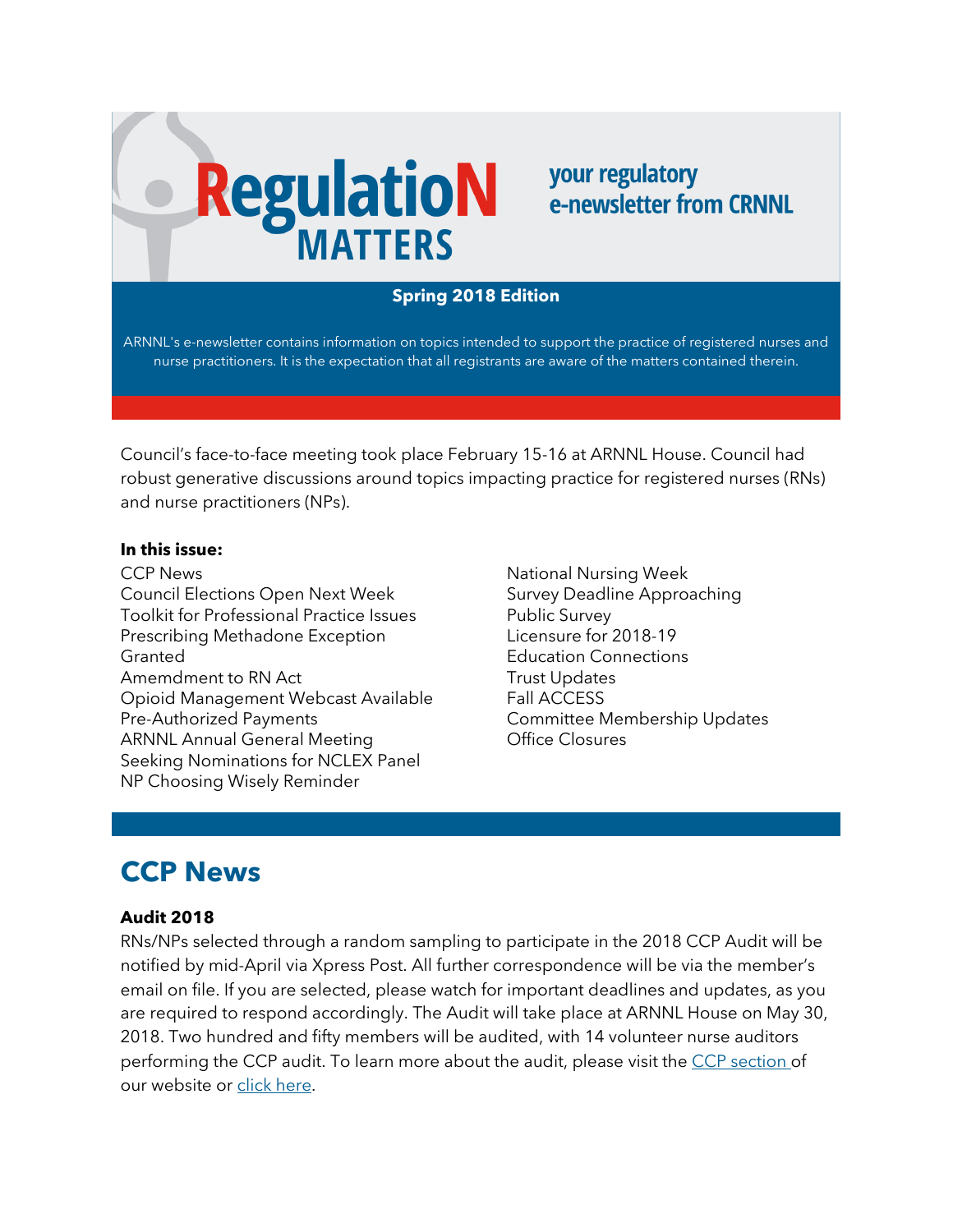#### **Evaluation**

We are conducting an evaluation of the current Continuing Competence Program in the upcoming months. A consultant has been hired and will start the consultation process by hosting focus groups. Key stakeholders and members will be invited to participate in these focus groups. Data gathered from this process will be utilized to draft a survey which is tentatively planned to be distributed in late summer or early fall 2018. A key outcome of this evaluation will be to help determine what (e.g., methods and tools, etc.) will best support engagement of members in continuous learning. ARNNL looks forward to your feedback on this legislated program.

# **Council Elections Opening Next Week**

Council elections will open on Friday, April 6. This year, nominations were called for five Council positions, resulting in three areas open for elections: Administration; Education/Research; and Labrador Grenfell Region. The other two positions will be in by acclamation, Beverley Pittman assuming the role of President-Elect, and Tracy MacDonald returning to her role as Councillor for the Central Region. All



Councillors will be confirmed at the Annual General Meeting this June. Watch for our eblast as the election nears. Be a voter!

# **Toolkit for Resolving Professional Practice Issues Now Available**

This toolkit was developed in response to members requesting assistance with how to resolve professional practice issues in their practice settings, and developed with feedback from our committees, such as Workplace Representatives, the Clinical Managers Advisory Group as well as Professional Practice in the Regional Health Authorities. To access this resource please visit our Document Library or [click here.](https://www.crnnl.ca/sites/default/files/documents/DD_Toolkit_for_Resolving_Professional_Practice_Issues.pdf)

# **Prescribing Methadone Exemption Granted**

On March 22, we were informed by the Office of Controlled Substances (OCS) that our request for Exemption with Respect to the Prescribing of Methadone was granted. Before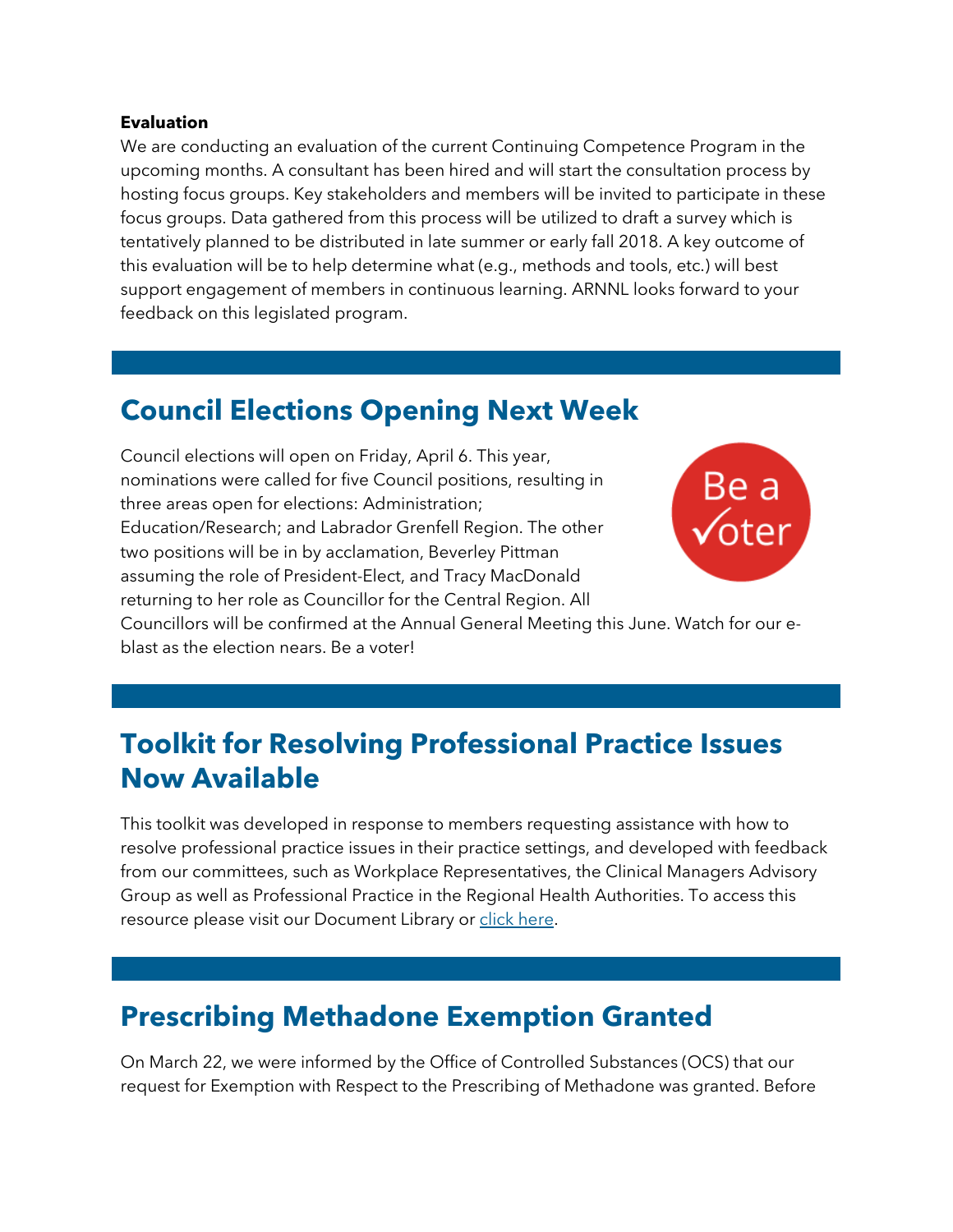individual NPs can be granted the authority to prescribe methadone for opioid dependence and/or methadone for analgesia, they must complete and submit verification that all the requirements including practice and education detailed under the Scope of Practice for NPs section of our [website a](https://www.arnnl.ca/scope-practice-nps)re met. NPs can access the application forms [here.](https://www.arnnl.ca/registration-forms)

## **Amendment to the RN Act**

Council voted to seek an amendment to section 37 of the RN Act – adjustments to the decision- making authority within the NP Standards Committee. We have received the support of both the College of Physicians and Surgeons and the Pharmacy Board of Newfoundland and Labrador for the amendment. A formal request to the Provincial Government will be forwarded to the Minister of Health and Community Services.

# **The Opioid Management Webcast is Now Available**

Visit arnnl.ca to view February's archived webcast on Navigating the Landscape of the Opioid Crisis in Newfoundland & Labrador. This was a joint event with the Newfoundland and Labrador Association of Social Workers and the College of Licenced Practical Nurses of Newfoundland and Labrador (CLPNNL) held on February 6. To view the archived webcast, [click here.](https://arnnl.ca/archived-education-sessions)

# **Pre-Authorized Payments (PAP)**

The deadline to have PAP applications in for 2019-20 license renewal is June 30, 2018. For members not on payroll deduction, you can spread the cost of annual licensure over six months through participating in PAP. Details and applications can be found [here.](https://www.arnnl.ca/registration-forms)

# **Mark Your Calendars – Annual General Meeting (AGM)**

Attend ARNNL's 64th AGM in-person or by phone. The event is taking place in Grand Falls-Windsor on **Friday, June 8**, **2018** from 12:30-3:30pm. Registration is free, with preregistration encouraged. Online registration will open soon on arnnl.ca (events calendar).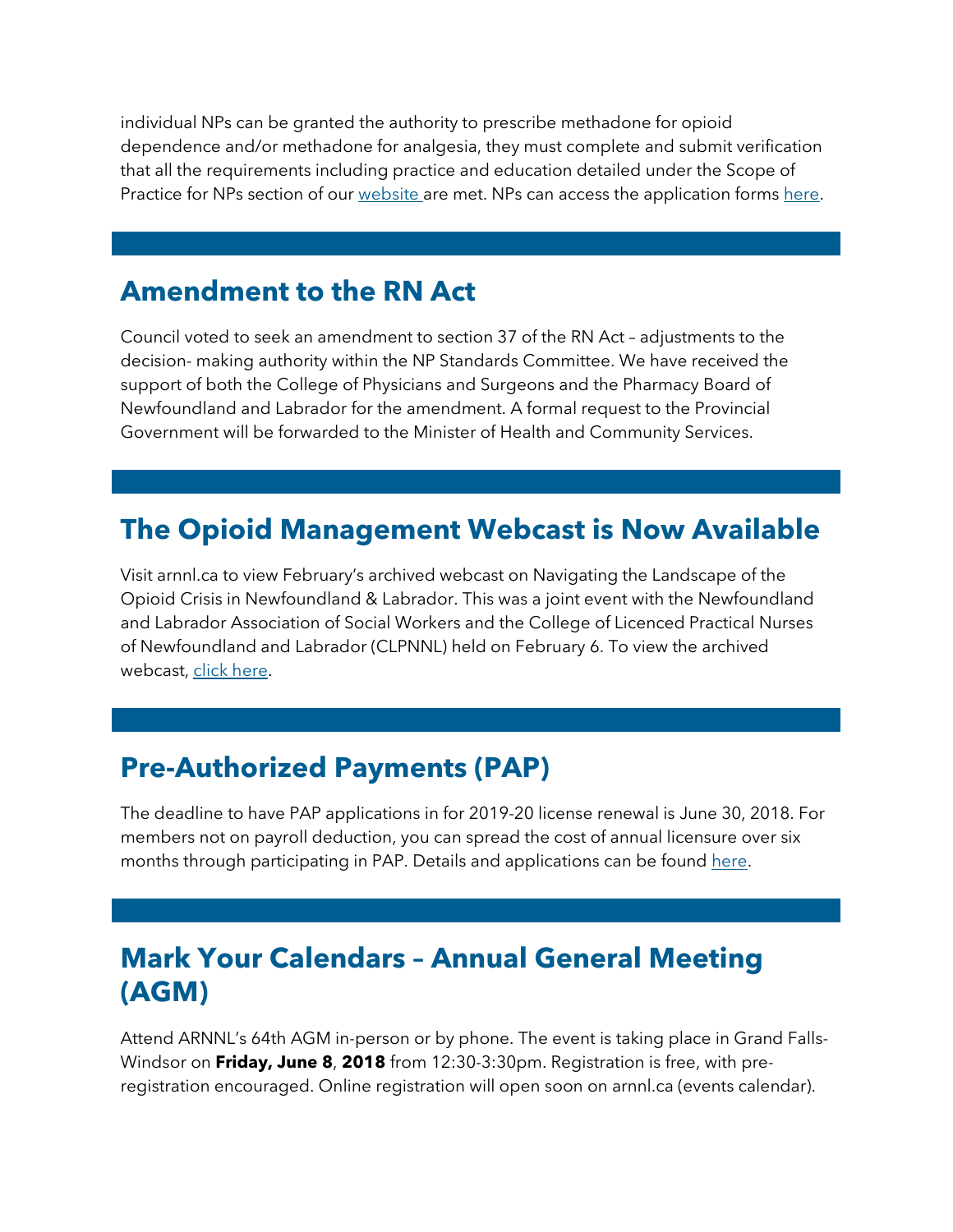Dial-in information, along with documents for use at the meeting, will be available closer to the date.

Our 2017-18 Annual Report will be released the end of May and will be posted on the website. Hard copies are available upon request and distributed to those in attendance at the AGM.

#### **Call for Resolutions Deadline**

Reminder that the deadline for submission of resolutions to our AGM is May 8. Please submit resolutions to Christine Fitzgerald: [cfitzgerald@arnnl.ca.](mailto:cfitzgerald@arnnl.ca)

# **Seeking Nominations for the 2018 NCLEX-RN ® Standard Setting Panel of Judges Meeting**

The National Council of State Boards of Nursing (NCSBN®) is recruiting RN volunteers to participate in the NCLEX-RN® Standard Setting Panel of Judges meetings to discuss entrylevel RN activities. The meetings will take place in Chicago, Illinois on September 11-13, 2018. NCSBN will cover travel-related expenses, such as airfare, lodging and meals for panelists. For more information on this exam development activity and the process to submit your name for consideration click [here.](https://www.arnnl.ca/ncsbn-standard-setting-panel-judges) The deadline to submit names to ARNNL is Tuesday April 3, 2018.

# **Reminder for NPs: Quality of Care NL/Choosing Wisely NL**

Nurse Practitioners who wish to receive their personal prescribing information as part of Quality of Care NL/Choosing Wisely NL campaigns are reminded to complete the [consent](https://www.arnnl.ca/nurse-practitioner-consent-quality-care-nl-choosing-wisely-nl)  [form.](https://www.arnnl.ca/nurse-practitioner-consent-quality-care-nl-choosing-wisely-nl) For more information about the evidence-based research and resources available, please visit our [Advanced Practice Resources p](https://www.arnnl.ca/advanced-practice-resources)age or [qualityofcarenl.ca.](http://qualityofcarenl.ca/)

# **#YESThisIsNursing: May 7-13 National Nursing Week**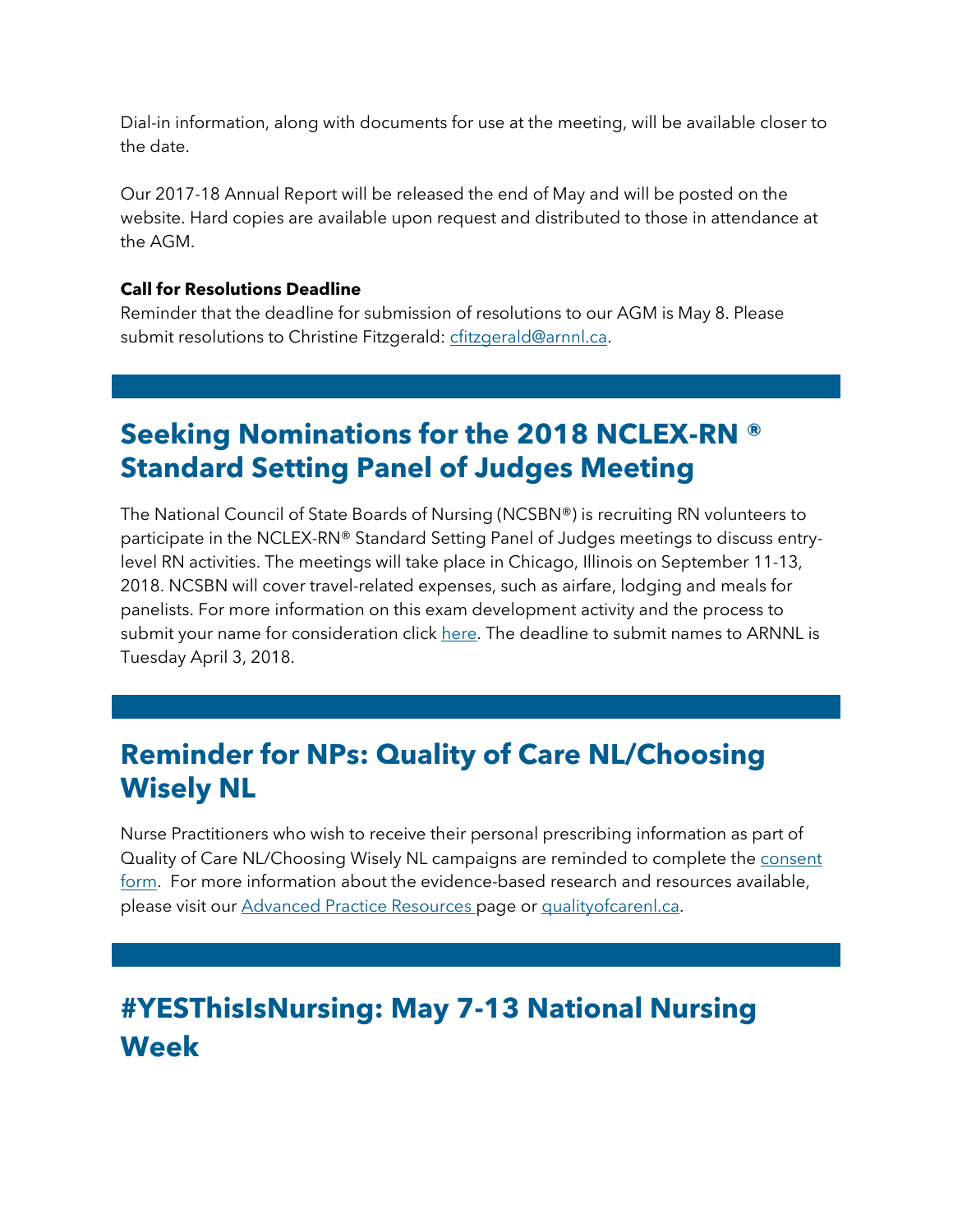

The Canadian Nurses Association has set this year's theme #YESThisIsNursing. Join your colleagues in activities to mark this week, and avail of opportunities to share information with the public about RNs and

NPs and their value to the quality of care and health services. We at ARNNL acknowledge the week provincially participating in activities with the CLPNNL. Stay tuned to hear our radio advertisements.

## **Have Your Say! Survey Deadline Approaching**

The survey to provide feedback on the draft position statement *Transition to Practice for Newly Licensed Registered Nurses* is available online and will close on **April 3, 2018**. Click [here t](https://arnnl.ca/opportunity-input-draft-transition-practice-position-statement)o participate.

## **Public Survey**

We conducted a public survey in February and once the report is finalized it will be posted in the [Public Surveys s](https://www.arnnl.ca/public-surveys)ection of our website. We commissioned the survey to investigate public perception and satisfaction with services received from RNs and NPs as well as awareness and knowledge of the Association and its role. The survey report is expected to be available online in June.

## **Licensure for 2018-19 Year**

Ensure your practicing license has been issued before commencing practice on **April 1**. You can [verify your licensure status.](https://www.arnnl.ca/member-search) If you practice without a valid license the 'Unauthorized Practice Fee' is \$100 per shift worked, with no maximum. Any member who practices without a license for more than three shifts will have an allegation of conduct deserving of sanction filed against them by ARNNL.

# **Education Connections**

## **BN (Collaborative) Program Curriculum Revision**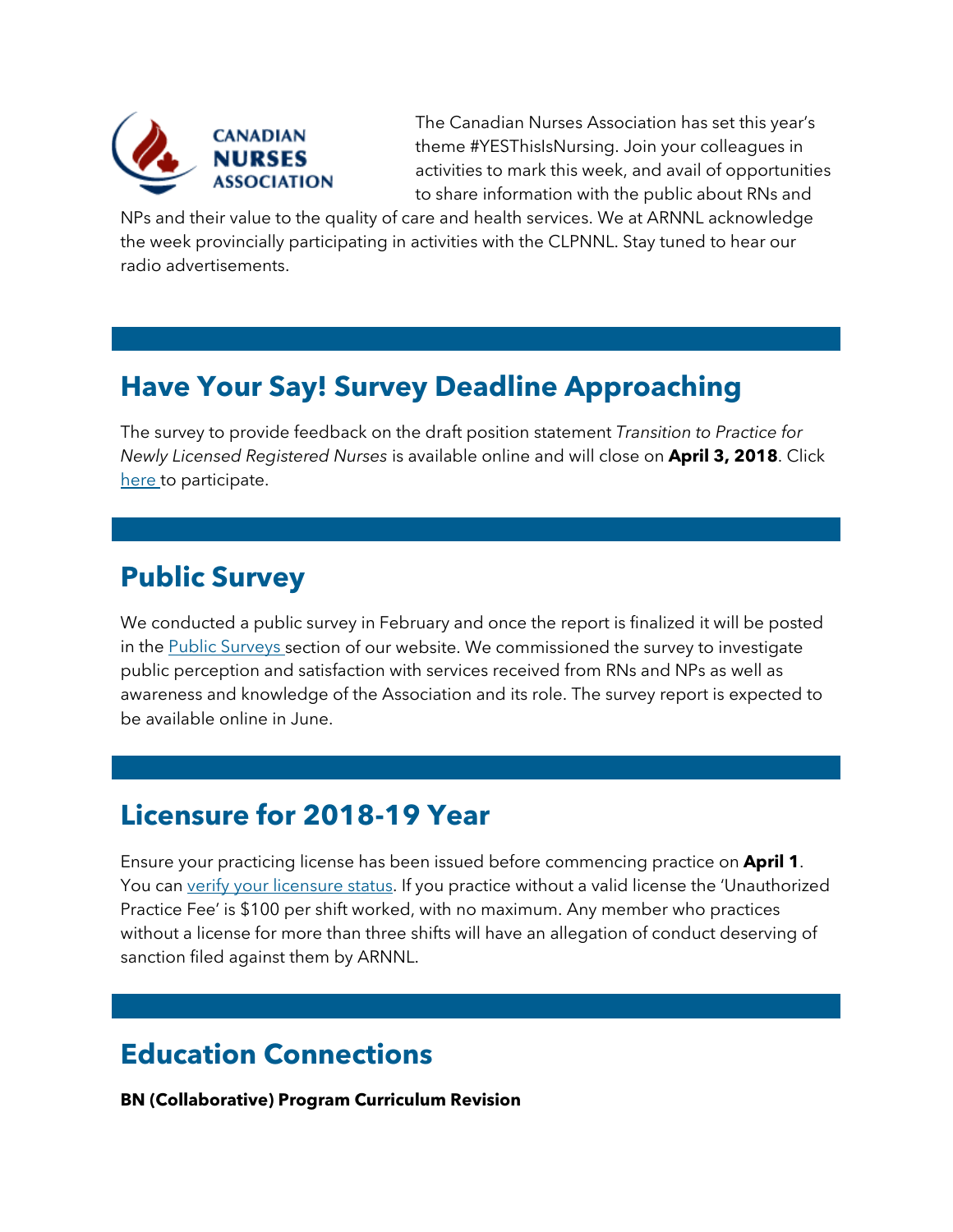In December 2017, Council provided support to a planned curriculum revision to the existing BN (Collaborative) Program. The curriculum was revised to produce an evidence informed, context relevant, unified nursing curriculum which supports graduates to meet our Standards of Practice and Entry- Level Competencies. The revised curriculum is to be implemented sequentially beginning in the fall of 2018.

## **IEN Bridging/ Re-Entry Program**

We are pleased to launch a pilot program approval process for the IEN Bridging/Re-Entry Program review in the fall of 2018. The pilot program approval process is evidence informed, objective, transparent, and regulatory focused to support ARNNL's mandate to approve nursing education programs offered in Newfoundland & Labrador that lead to registration and licensure as a RN and licensure as a NP.

## **Entry Level Competencies**

In collaboration with national counterparts, we are working to update the competencies for entry-level registered nurse practice. This summer, every RN in this province will receive an invitation to review and provide feedback on the draft competency statements. Stay tuned to [arnnl.ca f](https://www.arnnl.ca/)or more information. Given the ongoing consultation, Council voted to extend the end date of the current document Competencies in the Context of Entry-Level Registered Nurse Practice 2013-19 to June 2019.

# **ARNNL Trust Updates**

## **Call for Nominations for Trust Board of Directors**

As a member of the Board of Directors, you will help set the direction of the Trust and participate in its administration. Nominations are sought for the following positions: President-Elect; Western Regional Director; Northern Regional Director; Labrador Regional Director; and Director At Large. Directors serve a two-year term for a maximum of two consecutive terms.

Deadline for nominations is **May 4, 2018**. Elections will take place during the Trust Annual Meeting. For more information please email trust@arnnl.ca.

## **Annual Meeting**

The Annual Meeting of the Trust will be held at ARNNL House and via teleconference on Tuesday, June 12, 2018 from 4-5 p.m. (Island time). For more information please contact trust@arnnl.ca or visit arnnl.ca/trust. Plan to attend, you are all members!

## **Funding Deadline Reminder**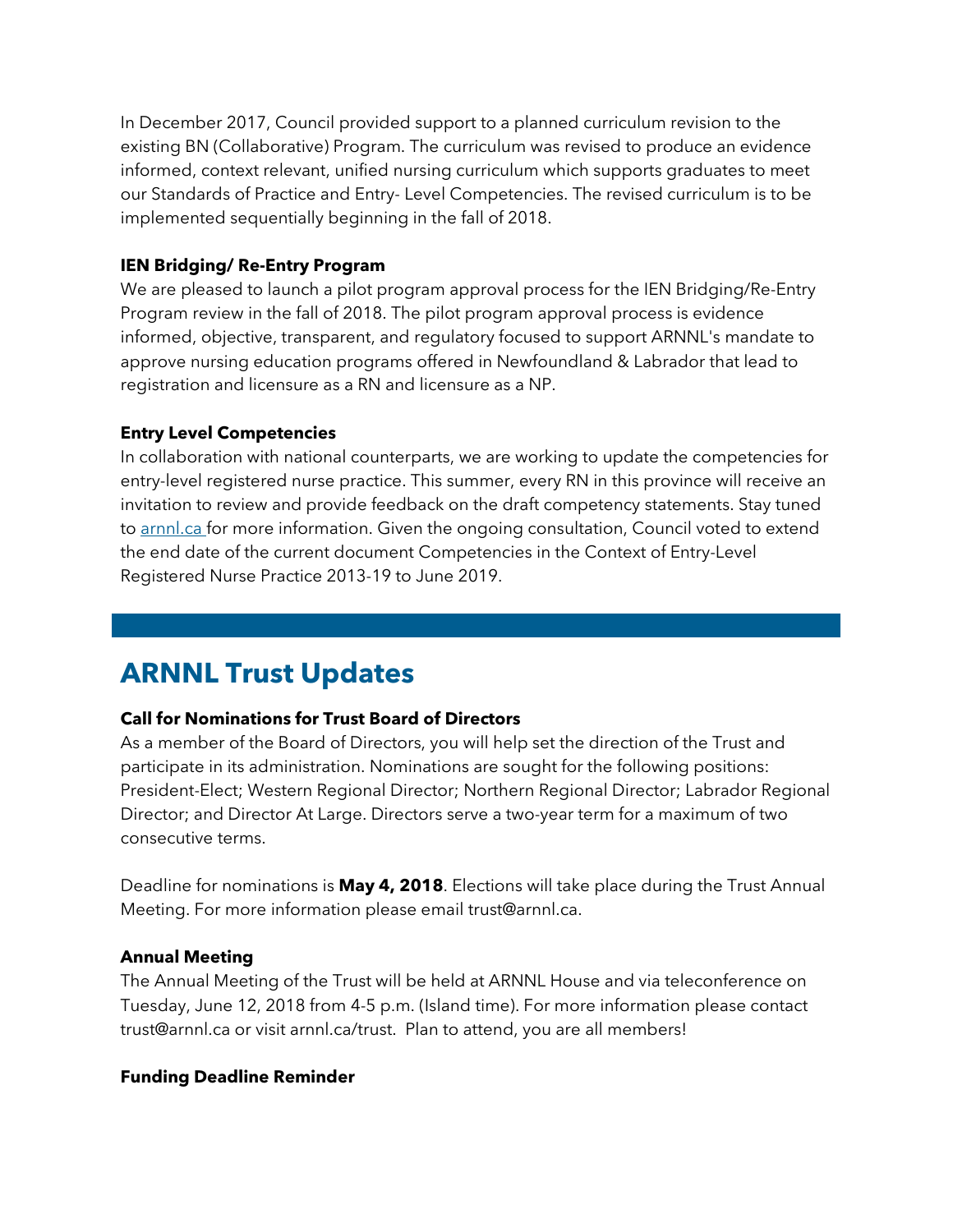The application deadline for the spring competition for continuing education bursaries is **Sunday, April 15**. Visit arnnl.ca/trust for details and to apply.

# **Fall ACCESS**

The next edition of ACCESS will arrive in September. Do you have an idea for an article, or something to share with the profession? Contact Gillian by the beginning of July at [gcostello@arnnl.ca](mailto:gcostello@arnnl.ca)

# **Welcome New and Returning Committee Members**

#### **ARNNL Committees:**

The Discipline Panel had four reappointments:

- Natalie Morgan
- Carla Wells
- Sharon McDonald
- Paula Kelly

The Education Advisory Committee had one appointment:

• Dr. April Manuel

Reappointments for the Council Nominations Committee:

- Renee Luedee Warren
- Elizabeth Sooley

#### **External Committees:**

The Provincial Government's Newfoundland Prescription Monitoring Program Consultants Committee, and Council appointed our representatives to be:

- Beverley McIsaac
- Lorraine Mitchell (alternate)

# **ARNNL Office Closures**

Please be advised that ARNNL House will be closed on the follow dates: